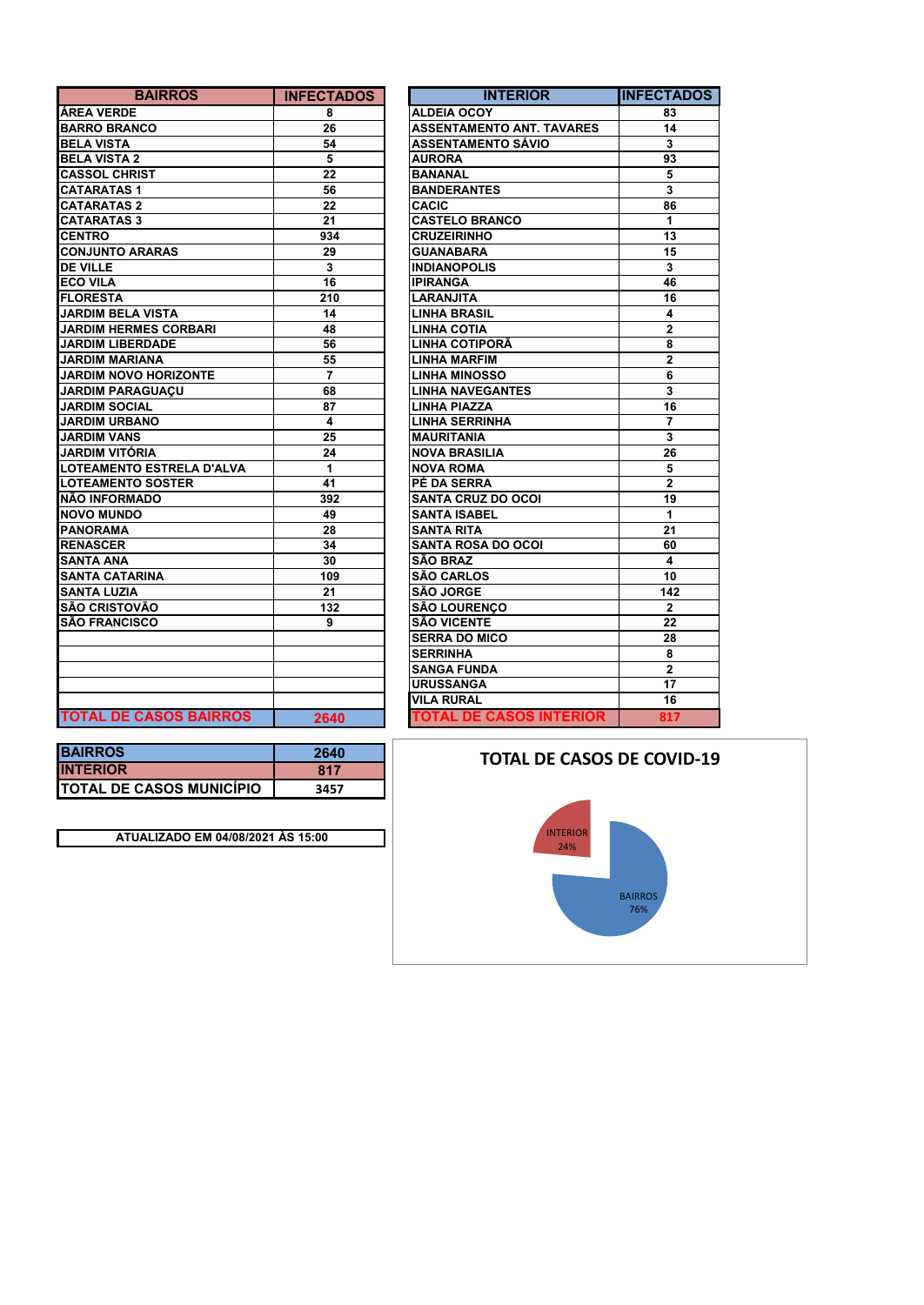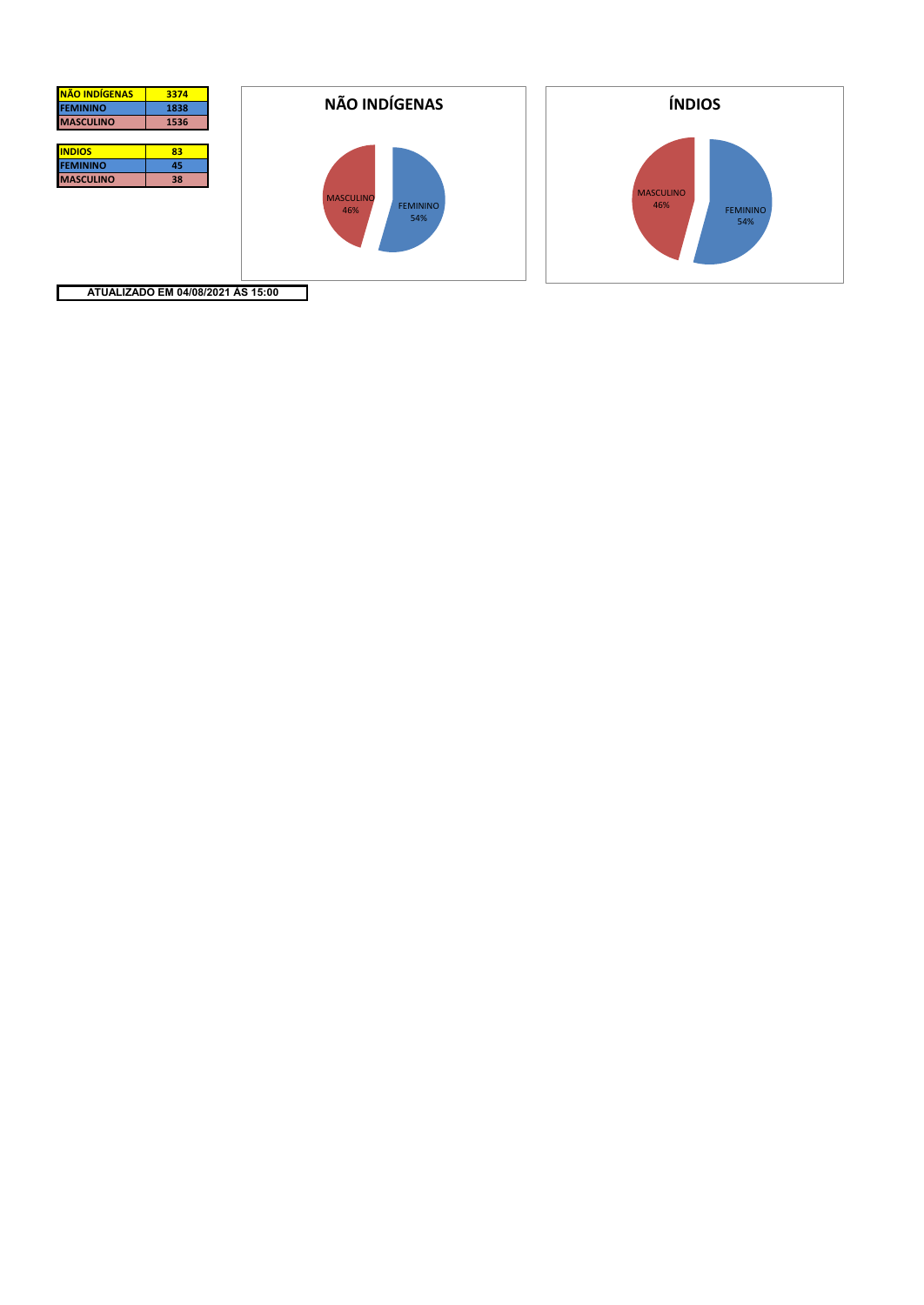



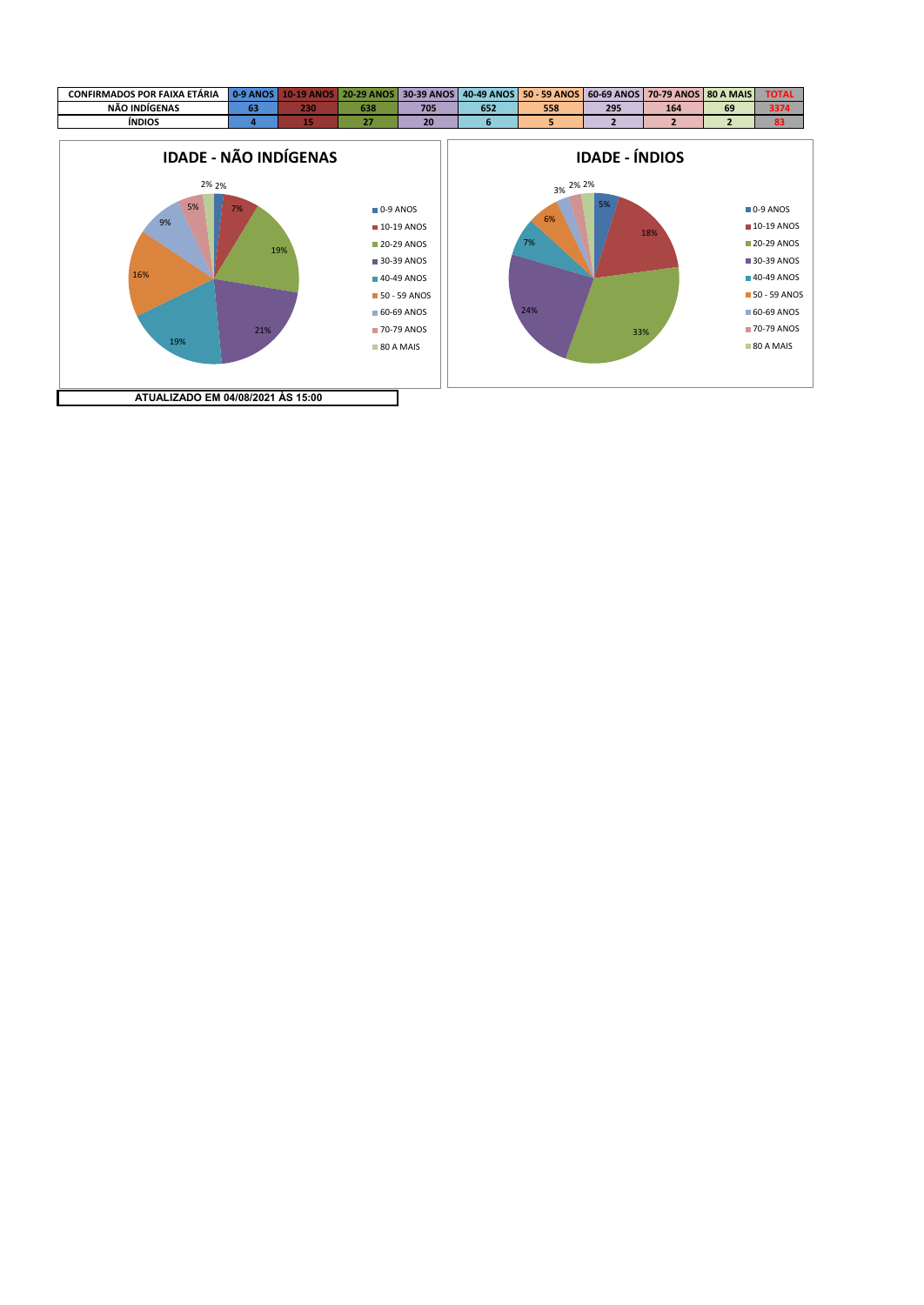|                | <b>SEXO</b>                       | <b>IDADE</b>       | <b>MORBIDADES</b>                                                                |  |  |  |
|----------------|-----------------------------------|--------------------|----------------------------------------------------------------------------------|--|--|--|
| 1              | <b>HOMEM</b>                      | 59 ANOS            | <b>SEM MORBIDADE</b>                                                             |  |  |  |
| $\mathbf{z}$   | <b>HOMEM</b>                      | <b>105 ANOS</b>    | <b>SEM MORBIDADE</b>                                                             |  |  |  |
| 3              | <b>MULHER</b>                     | 83 ANOS            | HIPERTENSÃO, DIABETES, DOENÇA CARDIOVASCULAR                                     |  |  |  |
| 4              | <b>MULHER</b>                     | <b>68 ANOS</b>     | DOENÇA CARDIOVASCULAR, HIPERTENSÃO, DIABETES, DOENÇA RENAL, OBESIDADE, TABAGISMO |  |  |  |
| 5              | <b>HOMEM</b>                      | 82 ANOS            | NÃO INFORMADO                                                                    |  |  |  |
| 6              | <b>MULHER</b>                     | 59 ANOS            | DOENCA CARDIOVASCULAR, HEPÁTICA, HIPERTENSÃO, DIABETES,                          |  |  |  |
| $\overline{7}$ | <b>MULHER</b>                     | <b>91 ANOS</b>     | <b>HIPERTENSÃO</b>                                                               |  |  |  |
| 8              | <b>MULHER</b>                     | <b>78 ANOS</b>     | HIPERTENSÃO, OBESIDADE                                                           |  |  |  |
| 9              | <b>HOMEM</b>                      | 81 ANOS            | DOENÇA CARDIOVASCULAR, HIPERTENSÃO, DIABETES, OBESIDADE                          |  |  |  |
| 10             | <b>MULHER</b>                     |                    | HIPERTENSÃO, DIABETES                                                            |  |  |  |
|                |                                   | <b>76 ANOS</b>     |                                                                                  |  |  |  |
| 11             | <b>HOMEM</b>                      | 88 ANOS            | DOENÇA PULMONAR, DIABETES                                                        |  |  |  |
| 12             | <b>HOMEM</b>                      | <b>70 ANOS</b>     | <b>HIPERTENSÃO</b>                                                               |  |  |  |
| 13             | <b>HOMEM</b>                      | <b>78 ANOS</b>     | <b>HIPERTENSÃO</b>                                                               |  |  |  |
| 14             | <b>MULHER</b>                     | 85 ANOS            | NÃO INFORMADO                                                                    |  |  |  |
| 15             | <b>MULHER</b>                     | <b>68 ANOS</b>     | HIPERTENSÃO, DIABETES                                                            |  |  |  |
| 16             | <b>MULHER</b>                     | 85 ANOS            | DOENÇA NEUROLÓGICA                                                               |  |  |  |
| 17             | <b>MULHER</b>                     | 93 ANOS            | DOENÇA CARDIOVASCULAR, OBESIDADE                                                 |  |  |  |
| 18             | <b>HOMEM</b>                      | 75 ANOS            | <b>OBESIDADE</b>                                                                 |  |  |  |
| 19             | <b>HOMEM</b>                      | 85 ANOS            | NÃO INFORMADO                                                                    |  |  |  |
| 20             | <b>MULHER</b>                     | 86 ANOS            | NÃO INFORMADO                                                                    |  |  |  |
| 21             | <b>HOMEM</b>                      | 75 ANOS            | <b>SEM MORBIDADE</b>                                                             |  |  |  |
| 22             | <b>HOMEM</b>                      | 79 ANOS            | DOENÇA CARDIOVASCULAR                                                            |  |  |  |
| 23             | <b>HOMEM</b>                      | <b>76 ANOS</b>     | DOENÇA CARDIOVASCULAR, HIPERTENSÃO E DIABETES                                    |  |  |  |
| 24             | <b>HOMEM</b>                      | 72 ANOS            | NEOPLASIA, HIPERTENSÃO, DIABETES                                                 |  |  |  |
| 25             | <b>MULHER</b>                     | 88 ANOS            | HIPERTENSÃO, DOENÇA PULMORAR, DOENÇA NEUROLÓGICA, TABAGISMO                      |  |  |  |
| 26             | <b>MULHER</b>                     | 59 ANOS            | NÃO INFORMADO                                                                    |  |  |  |
| 27             | <b>MULHER</b>                     | 80 ANOS            | DOENÇA CARDIOVASCULAR, HIPERTENSÃO                                               |  |  |  |
| 28             | <b>MULHER</b>                     | 57 ANOS            | NÃO INFORMADO                                                                    |  |  |  |
| 29             | <b>HOMEM</b>                      | <b>50 ANOS</b>     | <b>SEM MORBIDADE</b>                                                             |  |  |  |
| 30             | <b>HOMEM</b>                      | <b>65 ANOS</b>     | NÃO INFORMADO                                                                    |  |  |  |
| 31             | <b>HOMEM</b>                      | <b>68 ANOS</b>     | <b>SEM MORBIDADE</b>                                                             |  |  |  |
| 32             | <b>HOMEM</b>                      | 40 ANOS            | NÃO INFORMADO                                                                    |  |  |  |
|                |                                   |                    |                                                                                  |  |  |  |
| 33             | <b>HOMEM</b>                      | 79 ANOS            | <b>DIABETES</b>                                                                  |  |  |  |
| 34             | <b>MULHER</b>                     | 84 ANOS            | NÃO INFORMADO                                                                    |  |  |  |
| 35             | <b>MULHER</b>                     | <b>78 ANOS</b>     | NÃO INFORMADO                                                                    |  |  |  |
| 36             | <b>HOMEM</b>                      | 68 ANOS            | DIABETES, HIPERTENSÃO, DOENÇA CARDIOVASCULAR                                     |  |  |  |
| 37             | <b>HOMEM</b>                      | <b>71 ANOS</b>     | HIPERTENSÃO                                                                      |  |  |  |
| 38             | <b>MULHER</b>                     | 78 ANOS            | NÃO INFORMADO                                                                    |  |  |  |
| 39             | <b>MULHER</b>                     | 83 ANOS            | NÃO INFORMADO                                                                    |  |  |  |
| 40             | <b>HOMEM</b>                      | <b>79 ANOS</b>     | <b>DIABETES</b>                                                                  |  |  |  |
| 41             | <b>HOMEM</b>                      | 40 ANOS            | <b>SEM MORBIDADE</b>                                                             |  |  |  |
| 42             | <b>HOMEM</b>                      | <b>68 ANOS</b>     | NÃO INFORMADO                                                                    |  |  |  |
| 43             | <b>HOMEM</b>                      | <b>65 ANOS</b>     | NÃO INFORMADO                                                                    |  |  |  |
| 44             | <b>HOMEM</b>                      | 50 ANOS            | <b>SEM MORBIDADE</b>                                                             |  |  |  |
| 45             | <b>MULHER</b>                     | 57 ANOS            | NÃO INFORMADO                                                                    |  |  |  |
| 46             | <b>MULHER</b>                     | 59 ANOS            | NÃO INFORMADO                                                                    |  |  |  |
| 47             | <b>MULHER</b>                     | 88 ANOS            | <b>SEM MORBIDADE</b>                                                             |  |  |  |
| 48             | <b>HOMEM</b>                      | 79 ANOS            | DOENÇA CARDIOVASCULAR                                                            |  |  |  |
| 49             | <b>HOMEM</b>                      | 64 ANOS            | NÃO INFORMADO                                                                    |  |  |  |
| 50             | <b>MULHER</b>                     | 73 ANOS            | <b>SEM MORBIDADE</b>                                                             |  |  |  |
| 51             | <b>HOMEM</b>                      | <b>63 ANOS</b>     | NÃO INFORMADO                                                                    |  |  |  |
| 52             | <b>HOMEM</b>                      | 91 ANOS            | NÃO INFORMADO                                                                    |  |  |  |
| 53             | <b>HOMEM</b>                      | 72 ANOS            | DOENÇA PULMONAR                                                                  |  |  |  |
| 54             | <b>HOMEM</b>                      | 52 ANOS            | <b>SEM MORBIDADE</b>                                                             |  |  |  |
| 55             | <b>HOMEM</b>                      | 57 ANOS            | DOENÇA PULMONAR                                                                  |  |  |  |
| 56             | <b>MULHER</b>                     | 69 ANOS            | HIPERTENSÃO, DIABETES, OBESIDADE                                                 |  |  |  |
| 57             | <b>MULHER</b>                     | <b>48 ANOS</b>     | <b>SEM MORBIDADE</b>                                                             |  |  |  |
| 58             | <b>MULHER</b>                     | 55 ANOS            | HIPERTENSÃO                                                                      |  |  |  |
| 59             | <b>HOMEM</b>                      | 55 ANOS            | <b>SEM MORBIDADE</b>                                                             |  |  |  |
| 60             | <b>HOMEM</b>                      | <b>86 ANOS</b>     | NÃO INFORMADO                                                                    |  |  |  |
| 61             | <b>HOMEM</b>                      | <b>46 ANOS</b>     | HIPERTENSÃO, DIABETES                                                            |  |  |  |
| 62             | <b>HOMEM</b>                      | 52 ANOS            | NÃO INFORMADO                                                                    |  |  |  |
| 63             | <b>HOMEM</b>                      | 51 ANOS            | <b>DIABETES</b>                                                                  |  |  |  |
| 64             | <b>HOMEM</b>                      | 56 ANOS            | NÃO INFORMADO                                                                    |  |  |  |
| 65             | <b>HOMEM</b>                      | 72 ANOS            | HIPERTENSÃO, DIABETES                                                            |  |  |  |
| 66             | <b>HOMEM</b>                      | <b>69 ANOS</b>     | NÃO INFORMADO                                                                    |  |  |  |
|                |                                   |                    | NÃO INFORMADO                                                                    |  |  |  |
| 67<br>68       | <b>MULHER</b><br><b>HOMEM</b>     | 44 ANOS<br>66 ANOS | NÃO INFORMADO                                                                    |  |  |  |
|                |                                   |                    | NÃO INFORMADO                                                                    |  |  |  |
| 69             | <b>MULHER</b>                     | 41 ANOS            |                                                                                  |  |  |  |
| 70             | <b>HOMEM</b>                      | 57 ANOS            | HIPERTENSÃO, DIABETES                                                            |  |  |  |
| 71             | <b>HOMEM</b>                      | 44 ANOS            | HIPERTENSÃO                                                                      |  |  |  |
| 72             | <b>HOMEM</b>                      | 52 ANOS            | NÃO INFORMADO                                                                    |  |  |  |
| 73             | <b>HOMEM</b>                      | <b>61 ANOS</b>     | <b>SEM MORBIDADE</b>                                                             |  |  |  |
| 74             | <b>MULHER</b>                     | <b>78 ANOS</b>     | <b>OBESIDADE</b>                                                                 |  |  |  |
|                |                                   |                    |                                                                                  |  |  |  |
|                | ATUALIZADO EM 04/08/2021 ÀS 15:00 |                    |                                                                                  |  |  |  |